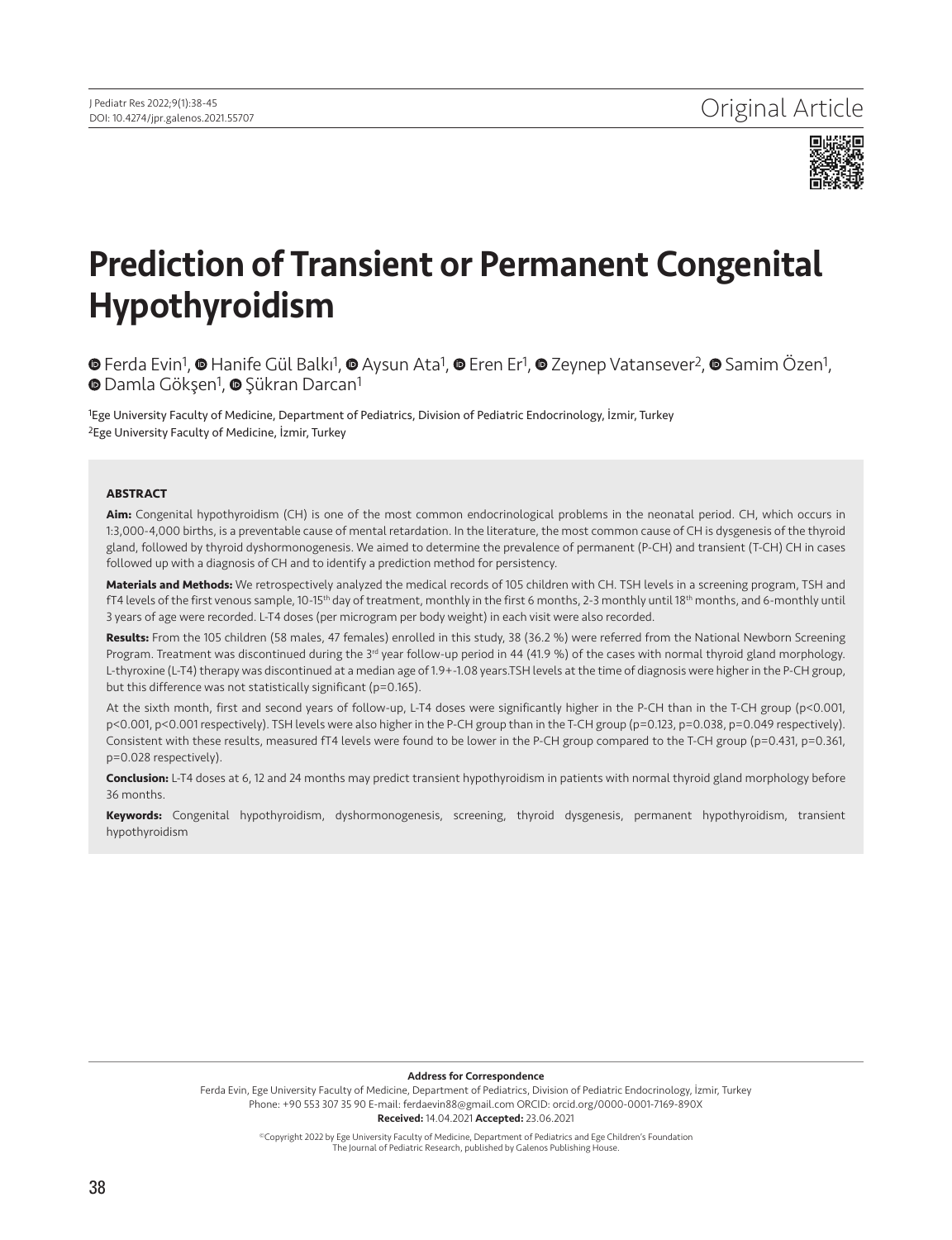# Introduction

Congenital hypothyroidism (CH) is one of the most common endocrinological problems in the neonatal period. CH, which occurs in 1:3,000 to 4,000 live births, is a preventable cause of mental retardation. In a study from Turkey, its prevalence was 1/2,525 (1,2). CH is two times more common in girls than in boys and is classified into 2 types: permanent CH (P-CH) and transient CH (T-CH). P-CH requires life-long levo-thyroxine (L-T4) treatment whereas T-CH shows continuous, normal thyroid function after discontinuation of LT4 treatment. Although the distinction between P-CH and T-CH is clinically one of the most important concerns for the parents of affected children, differentiating between the 2 types in the neonatal period is difficult, and LT4 treatment should be prioritized to avoid mental retardation (3). The majority of P-CH cases were thyroid dysgenesis; followed by ectopic thyroid gland and aplasia/hypoplasia (4). Only 15% of P-CH cases were thyroid dyshormonogenesis (5). T- CH includes; iodine deficiency, excessive iodine exposure, thyroid stimulating hormone (TSH) receptor blocking antibodies transmitted from mother to fetus, and maternal usage of antithyroid drugs (2).

CH is one of the most important causes of preventable mental retardation and constitutes a serious public health problem. Many developed countries have largely eliminated intellectual disability caused by CH owing to newborn screening programs (NSPs) (1). In Turkey, the National NSP (NNSP) for CH (dried blood spot at 48-72 hours of life) was started on December 26, 2006 by the Turkish Directorate of Public Health. According to the NNSP, an infant is considered to have passed the screening test when the blood spot TSH is <5.5 mIU/L. Values between 5.5 mU/L and 20 mIU/L, are reported for a second evaluation. All cases with a capillary TSH concentration above 5.5 mIU/L in repeat blood samples or above 20 mIU/L in the first sample are referred to the appropriate center for evaluation by venous thyroid function testing, including free thyroxine (fT4) and TSH.

In the present study, we retrospectively analyzed CH cases from the neonatal period up to three years of age in order to determine the prevalence of permanent and transient CH.

# Materials and Methods

## Study Population and Design

This retrospective design study included patients referred from the NNSP and patients diagnosed with CH

at Ege University Pediatric Endocrinology Clinic between January 1st, 2014 and December 31<sup>th</sup>, 2017. CH was diagnosed if TSH was >10 µIU/mL within the first month of life, with low/normal fT4 levels. Patients who were diagnosed in other hospitals, who had premature delivery history, whose first thyroid function tests were unknown, whose treatment was started in other hospitals or who were not followed up for three years for various reasons were excluded from this analysis. Cases with central hypothyroidism were not included in the study.

Demographic measures, auxological measurements, date of birth, admission age, postnatal age, gender, gestational age in weeks and maternal thyroid disease history were extracted from the systematically collected medical records. Other concomitant congenital diseases were recorded. All weight and height standard deviation (SD) score calculations were made by an automatic calculator (3).

TSH levels in a screening program, TSH and fT4 levels of the first venous sample, 10-15<sup>th</sup> day of treatment, monthly in the first 6 months, 2-3 monthly until 18<sup>th</sup> months, and 6-monthly until 3 years of age were recorded. L-T4 doses (per microgram per body weight) in each visit were also recorded. Four and six weeks after the treatment was discontinued, TFT and fT4 were re-evaluated. All serum fT4 and TSH concentrations were measured at least 4 hours after the last L-thyroxine administration.

Thyroid ultrasonography (USG) was performed in all patients. Thyroid glands with a volume less than 0.64 mL  $(10<sup>th</sup>$  percentile) were considered to be hypoplastic for the neonatal period, and those with a volume greater than 1.15 mL ( $95<sup>th</sup>$  percentile) were considered to be hyperplasic (4). Thyroid scintigraphy was performed in those patients whose thyroid gland could not be visualized by USG. According to thyroid imaging results; thyroid glands were classified as agenesis, hemiagenesis, ectopia, hypoplasia or normal.

Cases with normal thyroid appearance were accepted as thyroid dyshormonogenesis, and other cases were accepted as thyroid dysgenesis. In those patients with normal thyroid gland; discontinuation of treatment was tried at any time until the age of 3, and then having TSH <10 mIU/mL and normal fT4 level for at least 6 months were classified as transient hypothyroidism. Patients with thyroid dysgenesis and/or continued treatment at the end of the third year were classified as permanent hypothyroidism.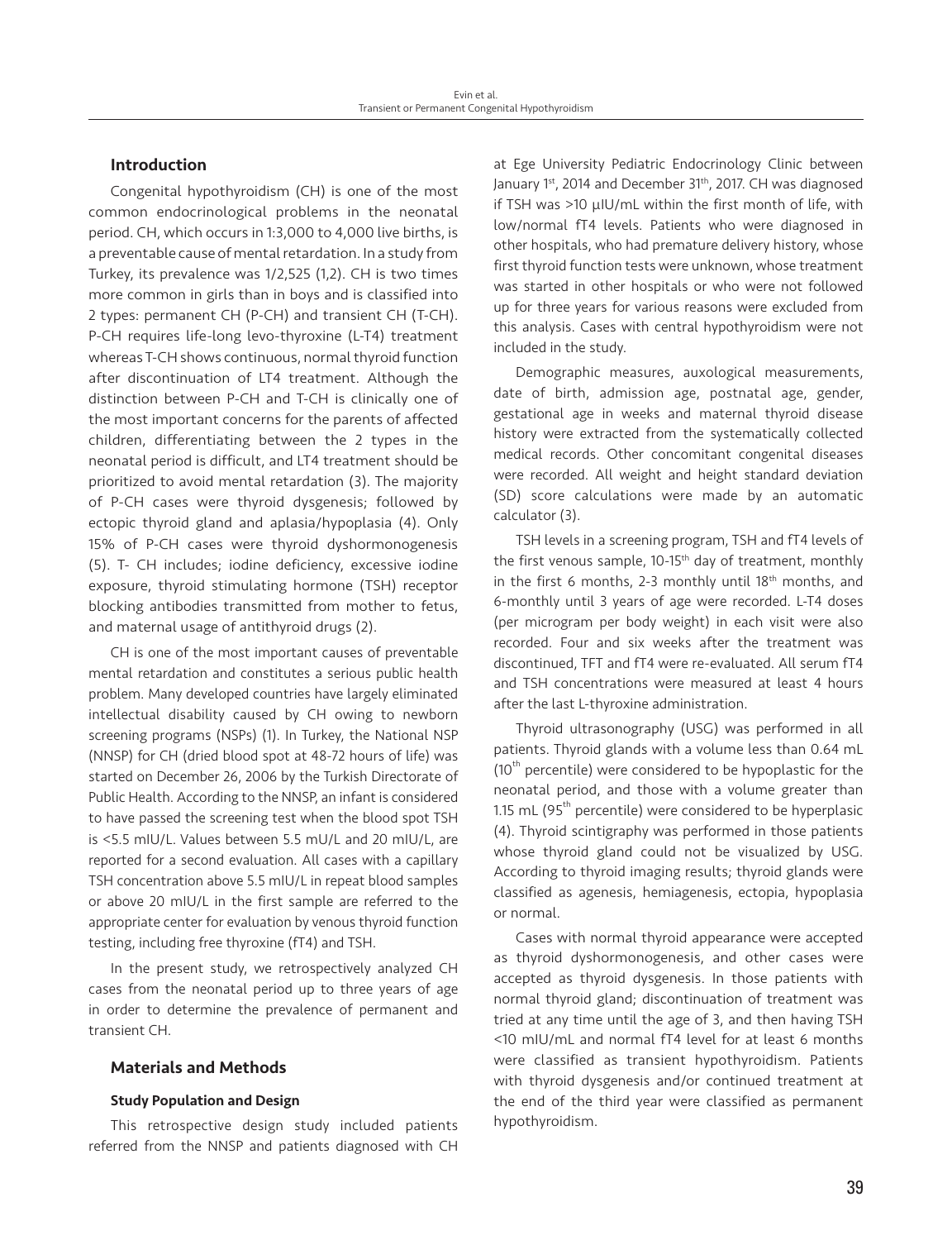Those children who gave assent and whose parents gave signed consent were enrolled in the study. The study was approved by the Ege University Medical Ethics Committee with approval number: 20-12T/24.

## Laboratory Methods

Serum TSH and fT4 levels were measured by electrochemiluminescence immunoassay using Elecsys 2010 modular analytics E170 (Roche Diagnostics, Indianapolis, IN, USA). For cases between 6 days and 3 months; the normal range of TSH is 0.72-11.0 µU/mL, and for fT4, it is 0.9-2.2 ng/dL. For older cases; TSH level were considered normal if between 0.27-4.2 µIU/mL, and fT4 level was considered normal if between 1.1-2.1 ng/dL.

## Statistical Analysis

Analysis was carried out using SPSS for windows 25.0, descriptive statistics are reported using mean  $\pm$  SD for normally distributed variables, and median for skewed data. Groups were compared by independent samples t-test for normally distributed variables and the Mann-Whitney U test for skewed data. Trends across time were analyzed using linear polynomial contrasts (ANOVA). A p-value <0.05 was considered statistically significant, no adjustment was made for multiplicity of statistical tests.

# Results

Out of 192 (101 females, 91 males) patients, 105 patients who met the study criteria were enrolled. Out of these 105 patients, 58 (55.2%) were male, and 47 (44.8%), were female. A history of maternal autoimmune thyroid disease was positive in 34 (32.4%) patients. Mean gestational age was 38.82±1.42 weeks, and mean birth weight was 3,167±551 gr. The mean age at diagnosis was 22.3±21.9 days. The mean serum TSH level was 85.08±65.60 (2.64-501) µIU/mL, and the mean fT4 level was 0.96±0.35 (0.14-1.67) ng/dL in all patients at admission. Mean screening capillary TSH was 66.30±48.50 µIU/mL, first venous TSH was 90.87±82.48 (7.4-498) µIU/mL and first venous fT4 level was 0.87±0.34 (0.23-1.67) ng/dL in those patients who were referred from the NNSP (n=38; 36.2 %). In the remaining 67 (63.8%) patients, venous TSH levels, obtained for various reasons, were high.

Thyroid USG was performed in all patients. Based on the findings of thyroid imaging, the morphology of the thyroid glands was classified as follows: 1 (0.9%) hemiagenesis, 3 (2.8%) hypoplasia and 94 (89.5%) of normal morphology (Table I). In 7 (6.6%) cases, the thyroid gland was not visualized in the normal location and thyroid scintigraphy was performed. Four of these patients had sublingual ectopic thyroid gland and three of them had agenesis on thyroid scintigraphy.

Treatment was discontinued during the 3-year followup period in 44 (41.9%) cases with normal thyroid gland morphology. L-T4 therapy was discontinued at a median age of 1.9±1.08 years. The mean serum TSH level was 3.04±1.17 µIU/mL, and the mean fT4 level was 1.37±0.30 ng/dL at the time of discontinuation. The last dose of L-T4 treatment used was 1.24±0.45 mcg/kg/day.

At the time of diagnosis, fT4 levels were significantly higher in the T-CH group than in the P-CH group, including thyroid dysgenesis (p=0.037). TSH levels at the time of diagnosis were higher in the P-CH group than in the T-CH group, but this difference was not statistically significant (p=0.165). No significant difference was found between the auxological measurement of T-CH and P-CH patients. The laboratory and auxological measurements of the patients with permanent and transient CH at the time of diagnosed are summarized in Table II. In the P-CH group; TSH values measured in the early period (1st, 2nd and 3<sup>rd</sup> months) were lower and fT4 values were higher. However, this difference was not statistically significant (Table III).

| <b>Table I.</b> Thyroid imaging (ultrasound)               |    |      |  |
|------------------------------------------------------------|----|------|--|
| Appearance (n)<br>Rate (%)                                 |    |      |  |
| Normal thyroid glang morphology                            | 94 | 89.5 |  |
| Hypoplastic gland                                          | ξ  | 2.8  |  |
| Hemiagenesis of the gland                                  |    | 0.9  |  |
| Not visualized in the normal<br>location (ectopy/agenesis) | 7  | 6.6  |  |

Table II. Baseline characteristics of infants with permanent and transient congenital hypothyroidism

| Parameter                                                                                                                                    | Permanent<br>CH (n=61) | <b>Transient</b><br>CH (n=44) | p-value |
|----------------------------------------------------------------------------------------------------------------------------------------------|------------------------|-------------------------------|---------|
| <b>TSH levels</b><br>(N: 0.27-4.2 mlU/mL)                                                                                                    | $97.11 \pm 76.40$      | $63.22 \pm 50.84$             | 0.165   |
| fT4 levels<br>$(N: 1.1-2.1$ ng/dL)                                                                                                           | $0.90 \pm 0.35$        | $1.04 \pm 0.33$               | 0.03    |
| L-T4 dose at onset (mcg/<br>kg/day)                                                                                                          | $8.68 + 3.54$          | $8.01 \pm 3.22$               | 0.322   |
| Weight SDS                                                                                                                                   | $-0.45 \pm 1.31$       | $-0.57 \pm 1.19$              | 0.631   |
| Height SDS                                                                                                                                   | $-0.46 \pm 1.29$       | $-0.46 \pm 0.81$              | 0.983   |
| CH: Congenital hypothyroidism, TSH: Thyroid stimulating hormone, fT4: Free<br>thyroxine, L-T4: Levo-thyroxine, SDS: Standard deviation score |                        |                               |         |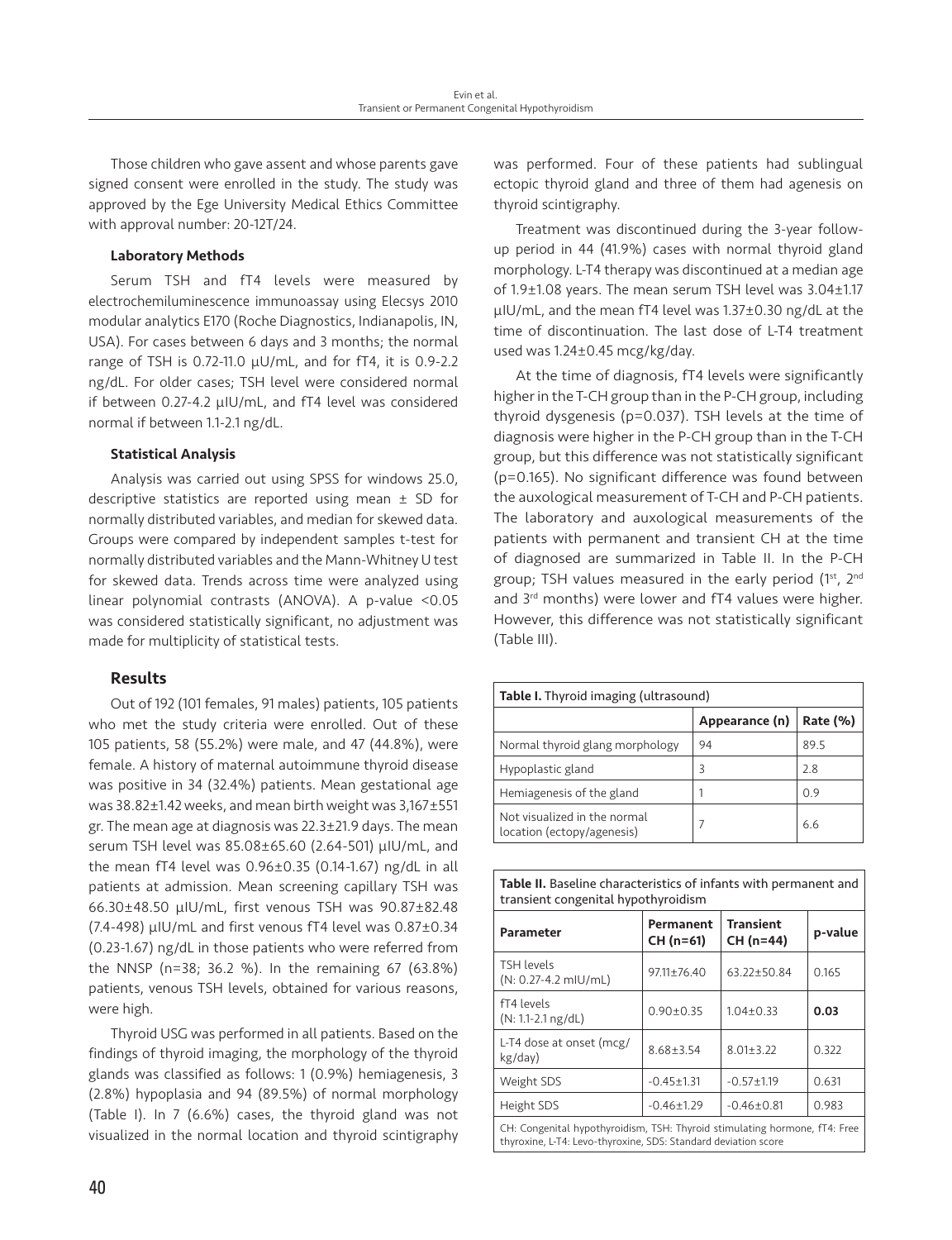At the sixth month follow-up, first year follow-up and second year follow-up, L-T4 doses were significantly higher, TSH levels were significantly higher, and serum fT4 levels were significantly lower in in the P-CH group than the T-CH group (Table IV). The LT4 dosage cut-off by receiver operating characteristic (ROC) curve analysis was 1.96 [with sensitivity at 73% and specificity at 82%, area under the curve (AUC)=0.82], 1.56 (with sensitivity at 73%, specificity at 73%, AUC=0.76), and 1.24 µg/kg/day [with sensitivity at 85%, specificity at 73%, AUC=0.84) at ages 1, 2, and 3 years, respectively. The ROC curve is shown in Figure 1.

In subgroup analysis, those cases with thyroid dysgenesis were excluded and the remaining cases were examined in 2 groups as either permanent or transient dyshormonogenesis. There was no significant difference in the TSH, fT4 levels and L-T4 doses at the time of diagnosis between these groups (p=0.424, p=0.069 and p=0.589 respectively) (Table V). At the six-month, oneyear and two-year follow-up, L-T4 doses were higher in the permanent dyshormonogenesis group than in the transient dyshormonogenesis group (p=0.020, p=0.015, p=0.143 respectively) (Table VI).

Two cases (1.9%) were Down syndrome and both of these cases had dyshormonogenesis. Fifteen (14.2%) cases had a history of concomitant congenital disease. The most common congenital disease was congenital heart disease (46.6%) (Table VII). Two of the patients (13.3%) with concomitant congenital disease had thyroid dysgenesis, while the others had dyshormonogenesis.

| and transient CH cases                                                                  |                           |                                  |         |  |
|-----------------------------------------------------------------------------------------|---------------------------|----------------------------------|---------|--|
| Parameter                                                                               | Permanent<br>CН<br>(n=61) | <b>Transient</b><br>CН<br>(n=44) | p-value |  |
| 1 <sup>st</sup> month TSH levels<br>$(N: 0.27 - 4.2$ mlU/mL)                            | $3.75 \pm 2.77$           | $2.00 \pm 1.63$                  | 0.529   |  |
| 1 <sup>st</sup> month fT4 levels<br>(N: 1.1-2.1 ng/dL)                                  | $1.70 \pm 0.51$           | $1.66 \pm 0.45$                  | 0.731   |  |
| 2 <sup>nd</sup> month TSH Levels<br>(N: 0.27-4.2 mlU/mL)                                | $2.51 \pm 1.51$           | $1.35 \pm 1.07$                  | 0.140   |  |
| 2 <sup>nd</sup> month fT4 levels<br>(N: 1.1-2.1 ng/dL)                                  | $1.56 \pm 0.35$           | $1.51 \pm 0.29$                  | 0.544   |  |
| 3 <sup>th</sup> month TSH levels<br>$(N: 0.27 - 4.2$ mlU/mL)                            | $3.67 + 2.71$             | $1.83 + 1.57$                    | 0.194   |  |
| 3 <sup>th</sup> month fT4 levels<br>$(N: 1.1-2.1$ ng/dL)                                | $1.44 \pm 0.30$           | $1.48 \pm 0.24$                  | 0.561   |  |
| CH: Congenital hypothyroidism, TSH: Thyroid stimulating hormone, fT4: Free<br>thyroxine |                           |                                  |         |  |

# Table III. First, 2<sup>nd</sup> and 3<sup>th</sup> month laboratory data of permanent and transient CH cases

# **Discussion**

Our cross-sectional study is one of the most comprehensive retrospective analyzes performed on a national basis to evaluate the data of those cases with either transient or permanent hypothyroidism. Several authors have proposed numerous distinguishing factors between P-CH and T-CH; however, markers for the early detection of T-CH have yet to be validated (5-9).

In studies of CH, P-CH is more frequent than T-CH. In Hashemipour et al.'s (10) study, the prevalence of P-CH was 59.8%, while Scavone et al. (11) reported it to be 65.5%. In a study conducted in Turkey in which 189 cases were analyzed, the prevalence of P-CH was 53.2% (10), while in another study, it was 54 (5). Yanmaz et al. (12) showed a P-CH rate of 41.5%, and they thought that this low frequency may be due to the high consanguineous marriage rate in the study population region. In our study, the rate of permanent hypothyroidism was 58%, and this was similar to other studies in the literature.



Diagonal segments are produced by ties.

### **Source of the Curve**

| LT4 dosage at the age of one  |  |                                 |
|-------------------------------|--|---------------------------------|
| -LT4 dosage at the age of two |  |                                 |
|                               |  | -LT4 dosage at the age of three |
| Reference Line                |  |                                 |

**Figure 1.** ROC curve of LT4 dosages *ROC: Receiver operator characteristic*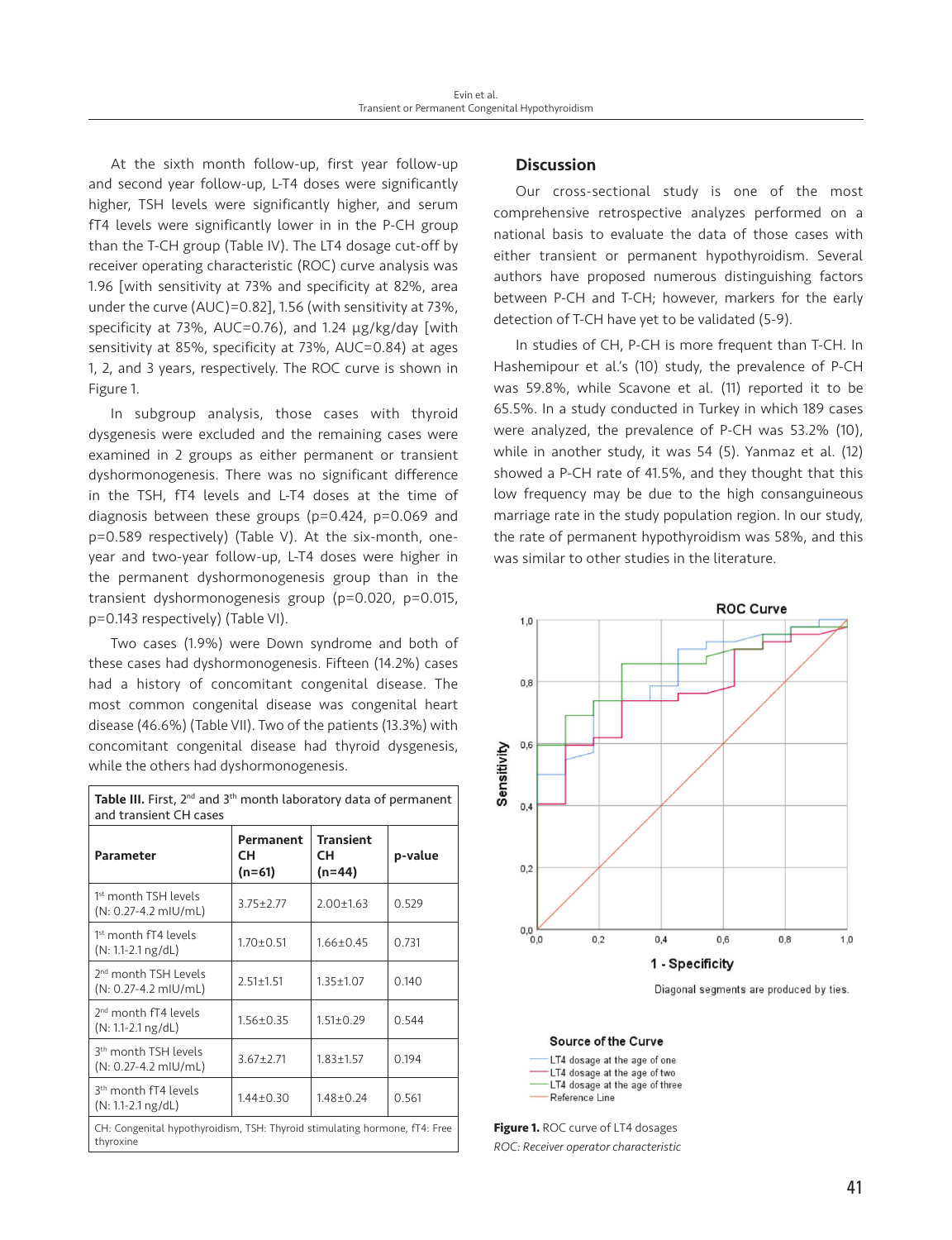Traditionally, it is known that 85% of CH is dysgenesis and 15% is dyshormonogenesis. In our study, thyroid dysgenesis was 18% of the permanent hypothyroidism, much lower than expected. Similar to our study, Kara et al. (13) reported this rate to be 61%, and Bezen et al. (14) reported it to be 56.5%. In similar studies in the literature, this rate was reported to be 50-85% (2,5,7,11). However, in a study by Donbaloğlu et al. (15), the rate of thyroid dysgenesis was 33.3%. In a multi-center study conducted in China, 829 cases detected in CH screening were analyzed retrospectively; thyroid imaging was performed in 664 (80.1%) and thyroid dysgenesis was found in 194 (29.2%) cases (16).

In a study from Japan, 99 cases were analyzed for TSH level and L-T4 dose at the time of diagnosis. These parameters were higher in the P-CH group (17). In our study group, in accordance with this data in the literature, the fT4 level at the time of diagnosis was

| Table IV. Follow-up and treatment data of the cases with permanent and transient congenital hypothyroidism                                                                          |                                 |                                 |         |  |
|-------------------------------------------------------------------------------------------------------------------------------------------------------------------------------------|---------------------------------|---------------------------------|---------|--|
| Parameter                                                                                                                                                                           | <b>Permanent CH</b><br>$(n=61)$ | <b>Transient CH</b><br>$(n=44)$ | p-value |  |
| 6 <sup>th</sup> month TSH levels<br>(N: 0.27-4.2 mlU/mL)                                                                                                                            | $5.91 \pm 3.62$                 | $1.97 \pm 0.97$                 | 0.123   |  |
| 6 <sup>th</sup> month fT4 levels<br>$(N: 1.1-2.1$ ng/dL)                                                                                                                            | $1.52 \pm 0.70$                 | $1.64 \pm 0.76$                 | 0.431   |  |
| 6 <sup>th</sup> month L-T4 dose (mcg/kg/day)                                                                                                                                        | $2.74 \pm 1.02$                 | $1.98 \pm 0.94$                 | 0.000   |  |
| 6 <sup>th</sup> month weight SDS                                                                                                                                                    | $-0.21 \pm 1.25$                | $-0.01 \pm 0.94$                | 0.430   |  |
| 6 <sup>th</sup> month height SDS                                                                                                                                                    | $-0.23 \pm 1.28$                | $-0.04 \pm 0.94$                | 0.346   |  |
| 12 <sup>th</sup> month TSH Levels<br>(N: 0.27-4.2 mlU/mL)                                                                                                                           | $4.24 + 4.02$                   | $2.29 \pm 1.09$                 | 0.038   |  |
| 12 <sup>th</sup> month fT4 levels<br>(N: 1.1-2.1 ng/dL)                                                                                                                             | $1.35 \pm 0.24$                 | $1.40 \pm 0.23$                 | 0.361   |  |
| 12 <sup>th</sup> month L-T4 dose (mcg/kg/day)                                                                                                                                       | $2.42 \pm 0.97$                 | $1.72 \pm 0.45$                 | 0.000   |  |
| 12 <sup>th</sup> month weight SDS                                                                                                                                                   | $-0.23 \pm 1.17$                | $-0.23 \pm 0.83$                | 0.774   |  |
| 12 <sup>th</sup> month height SDS                                                                                                                                                   | $-0.18 + 1.13$                  | $-0.12 \pm 1.02$                | 0.794   |  |
| 24 <sup>th</sup> month TSH Levels<br>(N: 0.27-4.2 mIU/mL)                                                                                                                           | $4.29 \pm 4.27$                 | $2.71 \pm 1.26$                 | 0.490   |  |
| 24 <sup>th</sup> month fT4 levels<br>$(N: 1.1-2.1$ ng/dL)                                                                                                                           | $1.41 \pm 0.21$                 | $1.30 \pm 0.21$                 | 0.028   |  |
| 24 <sup>th</sup> month L-T4 dose (mcg/kg/day)                                                                                                                                       | $2.24 + 1.28$                   | $1.50 \pm 0.39$                 | 0.009   |  |
| 24 <sup>th</sup> month weight SDS                                                                                                                                                   | $-0.22 \pm 1.25$                | $-0.09 \pm 1.26$                | 0.289   |  |
| 24 <sup>th</sup> month height SDS                                                                                                                                                   | $-0.52 \pm 1.20$                | $-0.31 \pm 0.87$                | 0.446   |  |
| CH: Congenital hypothyroidism, TSH: Thyroid stimulating hormone, fT4: Free thyroxine, L-T4: Levo-thyroxine, SDS: Standard deviation score<br>Significant p-values are shown in bold |                                 |                                 |         |  |

| Table V. Baseline characteristics of infants with permanent and transient dyshormonogenesis cases |                                                 |                                                      |         |  |
|---------------------------------------------------------------------------------------------------|-------------------------------------------------|------------------------------------------------------|---------|--|
| <b>Parameter</b>                                                                                  | Permanent dyshormonogenesis<br>cases ( $n=50$ ) | <b>Transient dyshormonogenesis cases</b><br>$(n=44)$ | p-value |  |
| TSH levels<br>$(N: 0.27 - 4.2$ mlU/mL)                                                            | $82.8 \pm 63.8$                                 | $63.8 \pm 51.3$                                      | 0.424   |  |
| fT4 levels<br>$(N: 1.1-2.1$ ng/dL)                                                                | $0.92 \pm 0.35$                                 | $1.04 \pm 0.33$                                      | 0.069   |  |
| L-T4 dose at onset (mcg/kg/day)                                                                   | $8.42 \pm 3.53$                                 | $8.04 \pm 3.26$                                      | 0.589   |  |
| Weight SDS                                                                                        | $-0.43 \pm 1.35$                                | $-0.62 \pm 1.17$                                     | 0.472   |  |
| Height SDS                                                                                        | $-0.4 \pm 1.30$                                 | $-0.45 \pm 0.82$                                     | 0.676   |  |
|                                                                                                   |                                                 |                                                      |         |  |

TSH: Thyroid stimulating hormone, fT4: Free thyroxine, L-T4: Levo-thyroxine, SDS: Standard deviation score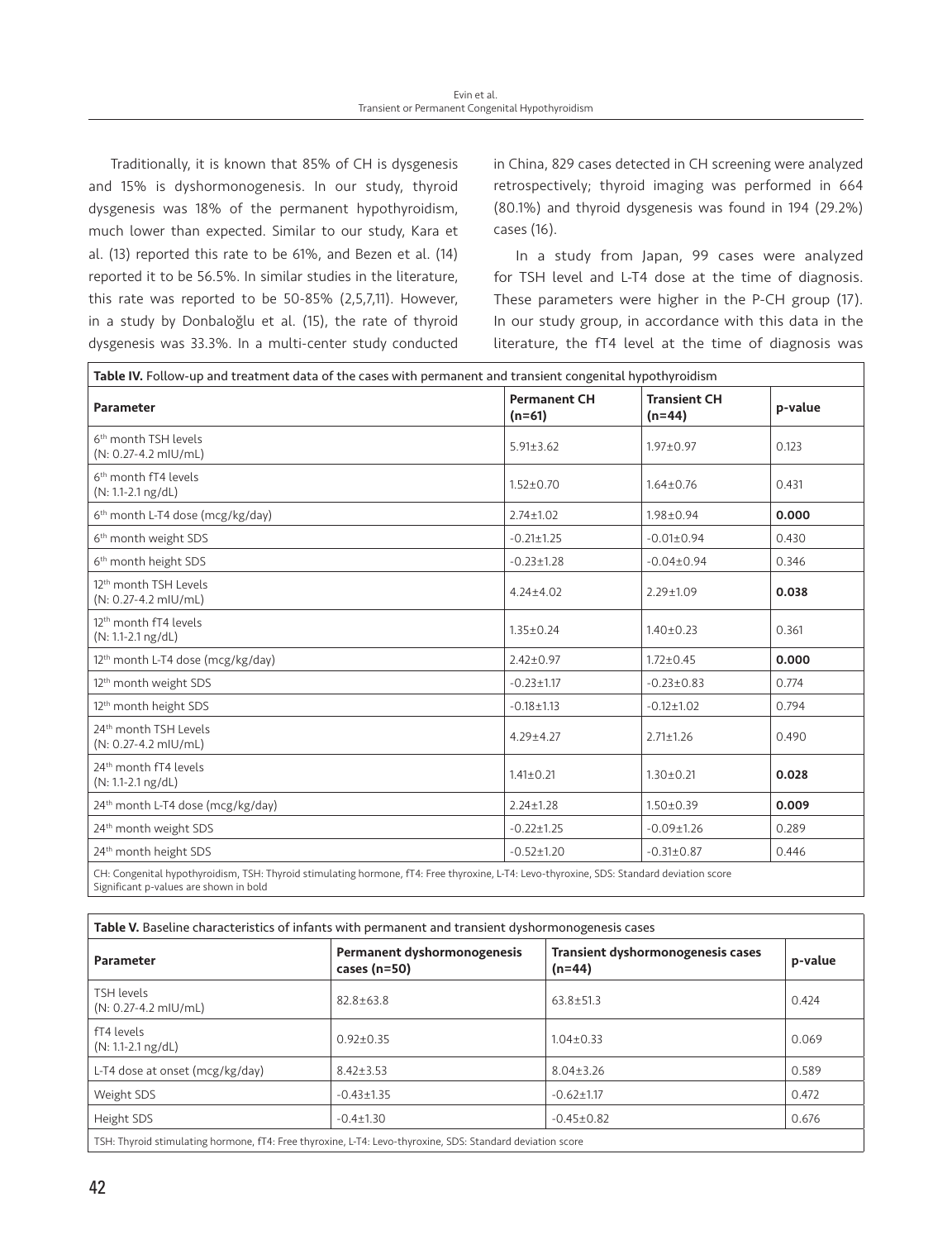| Table VI. Follow-up and treatment data of the cases with permanent and transient dyshormonogenesis cases   |                                             |                                                      |         |  |
|------------------------------------------------------------------------------------------------------------|---------------------------------------------|------------------------------------------------------|---------|--|
|                                                                                                            | Permanent dyshormonogenesis<br>cases (n=50) | <b>Transient dyshormonogenesis</b><br>cases $(n=44)$ | p-value |  |
| Parameter                                                                                                  | $2.97 \pm 2.68$                             | $1.99 \pm 0.97$                                      | 0.391   |  |
| 6 <sup>th</sup> month TSH levels<br>(N: 0.27-4.2 mIU/mL)                                                   | $1.54 \pm 0.77$                             | $1.65 \pm 0.76$                                      | 0.506   |  |
| 6 <sup>th</sup> month fT4 levels<br>$(N: 1.1-2.1$ ng/dL)                                                   | $2.70 \pm 1.05$                             | $2.00 \pm 0.95$                                      | 0.002   |  |
| 6 <sup>th</sup> month L-T4 dose (mcg/kg/day)                                                               | $1.18 \pm 0.24$                             | $0.97 + 0.01$                                        | 0.559   |  |
| 6 <sup>th</sup> month weight SDS                                                                           | $-0.15 \pm 1.18$                            | $-0.01 \pm 0.94$                                     | 0.447   |  |
| 6 <sup>th</sup> month height SDS                                                                           | $3.98 \pm 3.84$                             | $2.37 \pm 1.02$                                      | 0.417   |  |
| 12 <sup>th</sup> month TSH levels<br>(N: 0.27-4.2 mlU/mL)                                                  | $1.32 \pm 0.20$                             | $1.40 \pm 0.23$                                      | 0.112   |  |
| 12 <sup>th</sup> month fT4 levels<br>$(N: 1.1-2.1$ ng/dL)                                                  | $2.29 \pm 0.88$                             | $1.74 \pm 0.45$                                      | 0.015   |  |
| 12 <sup>th</sup> month L-T4 dose (mcg/kg/day)                                                              | $1.20 \pm 0.35$                             | $0.84 \pm 0.23$                                      | 0.586   |  |
| 12 <sup>th</sup> month weight SDS                                                                          | $-0.25 \pm 1.20$                            | $-0.17 \pm 0.99$                                     | 0.751   |  |
| 12 <sup>th</sup> month height SDS                                                                          | $4.47 \pm 4.39$                             | $2.77 \pm 1.23$                                      | 0.660   |  |
| 24 <sup>th</sup> month TSH levels<br>(N: 0.27-4.2 mlU/mL)                                                  | $1.42 \pm 0.22$                             | $1.31 \pm 0.21$                                      | 0.042   |  |
| 24 <sup>th</sup> month fT4 levels<br>(N: 1.1-2.1 ng/dL)                                                    | $2.01 \pm 1.01$                             | $1.47 \pm 0.36$                                      | 0.143   |  |
| 24 <sup>th</sup> month L-T4 dose (mcg/kg/day)                                                              | $1.17 \pm 0.19$                             | $1.28 \pm 0.10$                                      | 0.313   |  |
| 24 <sup>th</sup> month weight SDS                                                                          | $-0.48 \pm 1.07$                            | $-0.33 \pm 0.88$                                     | 0.559   |  |
| TSH: Thyroid stimulating hormone. fT4: Free thyroxine. L-T4: Levo-thyroxine. SDS: Standard deviation score |                                             |                                                      |         |  |

TSH: Thyroid stimulating hormone, fT4: Free thyroxine, L-T4: Levo-thyroxine, SDS: Standard deviation score Significant p-values are shown in bold

| Table VII. Congenital anomalies accompanying congenital<br>hypothyroidism |                |          |  |
|---------------------------------------------------------------------------|----------------|----------|--|
|                                                                           | <b>Number</b>  | Rate (%) |  |
| Tetralogy of Fallot                                                       | 2              | 13.3     |  |
| Pulmonary stenosis                                                        | 2              | 13.3     |  |
| Aortic coarctation                                                        | 1              | 6.6      |  |
| Atrioventricular septal defect                                            | 1              | 6.6      |  |
| Double outlet right ventricle                                             | 1              | 6.6      |  |
| Cleft palate                                                              | 1              | 6.6      |  |
| Tracheoesophageal fistula                                                 | $\overline{2}$ | 13.3     |  |
| Duodenal atresia                                                          | 1              | 6.6      |  |
| Anal atresia                                                              | 1              | 6.6      |  |
| Horseshoe kidney                                                          | 1              | 6.6      |  |
| Posterior urethral valve                                                  |                | 6.6      |  |
| Meningomyelocele                                                          | 1              | 6.6      |  |

Table VII. Congenital anomalies accompanying congenital

significantly lower in the P-CH group compared to the T-CH group. However, the TSH levels and L-T4 doses were not statistically significant higher in the P-CH group as was seen in several other studies (6,18). Similarly, Tamam et al. (19) reported that TSH levels were significantly higher and fT4 levels were significantly lower at the time of diagnosis in the P-CH group than in the T- CH group. In another study, fT4 levels were lower in patients with P- CH in accordance with the etiology of the patients (12). In a study from Brazil, it was shown that initial TSH levels cannot be determinative in making a distinction between the transient and permanent disease types (20).

Itonaga et al. (17) reported that the dose of L-T4 used in the first and second years of follow-up was higher in the P-CH group. Furthermore, they showed that CH patients with an LT4 dosage >3.26 µg/kg/day at age 1 year, >2.29 µg/kg/day at age 2 years and >2.32 µg/kg/day at age 3 years were likely to have P-CH (17). In a study in Turkey, drug doses in the sixth month, first and second year were significantly higher in the P-CH group (12). In our study,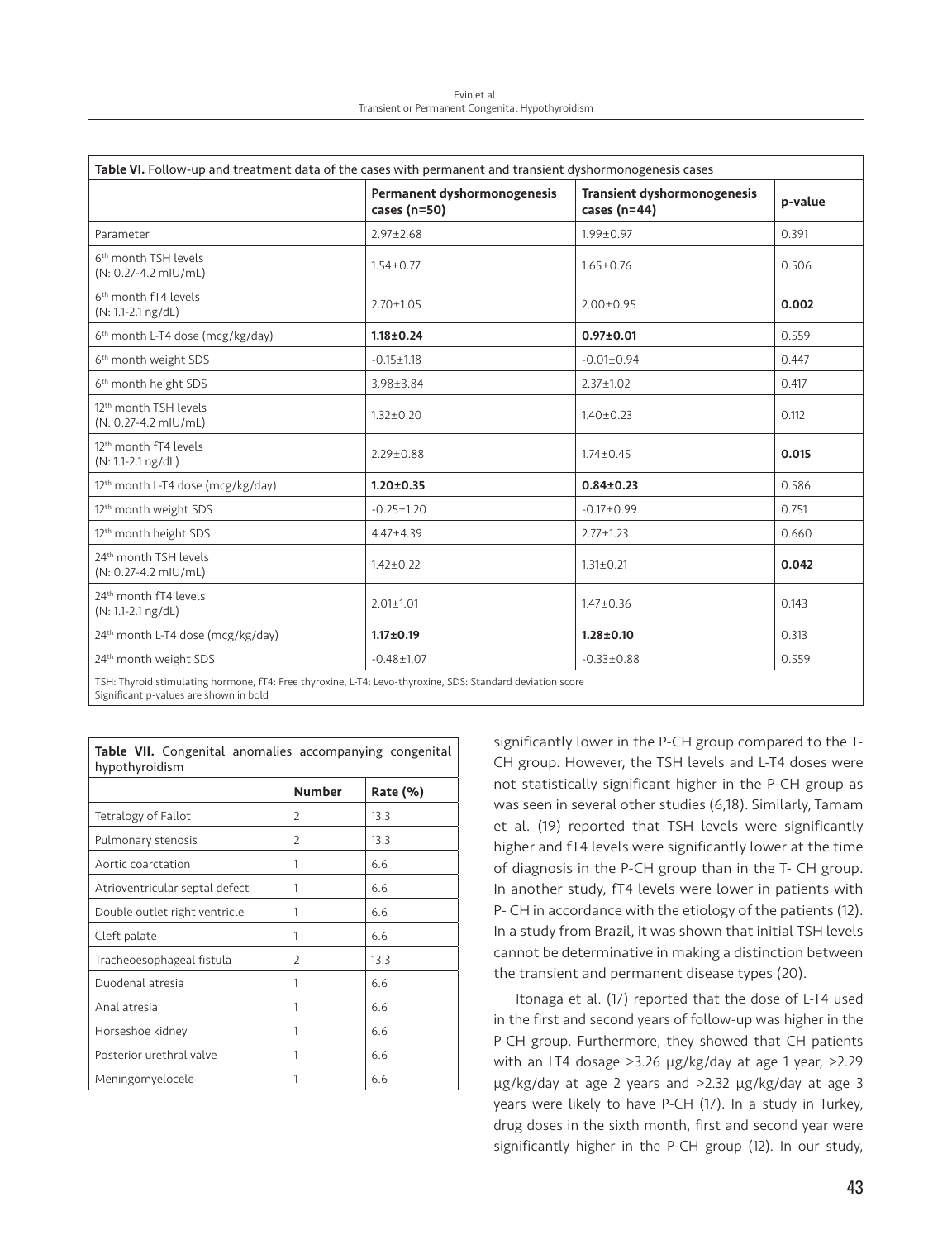similar to the literature, LT4 doses at the sixth month, first and second year were significantly higher in the P-CH group. The cut-off values we obtained were similar to other studies (6,17). However, although those patients in the P-CH group used higher doses of medication, their first and second year TSH levels were higher than the T-CH group. This finding is not expected under appropriate treatment and we speculate that there may have been problems with treatment compliance.

## Study Limitations

Our study has some limitations such as its retrospective design, no free T3 levels, thyroglobulin and urine iodine levels and the lack of complete data regarding maternal drug intake and the use of iodine during delivery.

# Conclusion

Our cross-sectional retrospective study is one of the comprehensive analysis performed on a national basis to evaluate the data of cases with transient or permanent hypothyroidism. We are conscious that these results will not modify the current standard of practice but we believe that our data, supported by other studies, may allow for earlier discrimination between T-CH and P-CH. In conclusion, the results of this study show that fT4 levels at diagnosis and the L-thyroxine dose at the sixth month, first and second year can be used to distinguish between T-CH and P-CH.

# **Ethics**

**Ethics Committee Approval:** The study was approved by the Ege University Medical Ethics Committee with approval number: 20-12T/24.

Informed Consent: Those children who gave assent and whose parents gave signed consent were enrolled in the study.

Peer-review: Externally and internally peer-reviewed.

## Authorship Contributions

Concept: F.E., Design: F.E., S.Ö., Data Collection or Processing: H.G.B., A.A., E.E., Analysis or Interpretation: H.G.B., A.A., E.E., Z.V., Literature Search: S.Ö., D.G., Project Administration: Ş.D., Writing: F.E., H.G.B., A.A., E.E., D.G.

Conflict of Interest: The authors declared no conflict of interest.

Financial Disclosure: The authors declared that this study received no financial support.

## References

- Mass Screening Committee; Japanese Society for Pediatric Endocrinology; Japanese Society for Mass Screening, Nagasaki K, Minamitani K, et al. Guidelines for mass screening of congenital hypothyroidism (2014 revision). Clin Pediatr Endocrinol 2015; 24:107-33.
- 2. LaFranchi SH. Approach to the diagnosis and treatment of neonatal hypothyroidism. J Clin Endocrinol Metab 2011; 96:2959-67.
- 3. Demir K, Konakçı E, Özkaya G, et al. New features for child metrics: Further growth references and blood pressure calculations. J Clin Res Pediatr Endocrinol 2020; 12:125-9.
- 4. Köksal N, Aktürk B, Sağlam H, Yazıcı Z, Çetinkaya M. Reference values for neonatal thyroid volumes in a moderately iodinedeficient area. J Endocrinol Invest 2008; 31:642-6.
- 5. Ünüvar T, Demir K, Abacı A, Büyükgebiz A, Böber E. The role of initial clinical and laboratory findings in infants with hyperthyrotropinemia to predict transient or permanent hypothyroidism. J Clin Res Pediatr Endocrinol 2013; 5:170-3.
- Messina MF, Aversa T, Salzano G, et al. Early discrimination between transient and permanent congenital hypothyroidism in children with eutopic gland. Horm Res Paediatr 2015; 84:159-64.
- 7. Srinivasan R, Harigopal S, Turner S, Cheetham T. Permanent and transient congenital hypothyroidism in preterm infants. Acta Paediatr 2012; 101:179-82.
- 8. Kravarusic J. Diabetes Technology Use in Adult swith Type 1 and Type 2 Diabetes. Endocrinol Metab Clin North Am 2020; 49:37-55.
- 9. Chung HR, Shin CH, Yang SW, et al. High incidence of thyroid dysfunction in preterm infants. J Korean Med Sci 2009; 24:627- 31.
- 10. Hashemipour M, Hovsepian S, Kelishadi R, et al. Permanent and transient congenital hypothyroidism in Isfahan-Iran. J Med Screen 2009; 16:11-6.
- 11. Scavone M, Carboni E, Stefanelli E, et al. Prediction of Transient or Permanent Congenital Hypothyroidism from Initial Thyroid Stimulating Hormone Levels. Indian Pediatr 2018; 55:1059-61.
- 12. Yanmaz SY, Ünal E, Taş FF, Yıldırım R, Haspolat YK. Characteristics of Patients with Congenital Hypothyroidism. J Curr Pediatr 2019; 17:412-23.
- 13. Kara C, Günindi F, Can Yılmaz G, Aydın M. Transient congenital hypothyroidism in Turkey: An analysis on frequency and natural course. J Clin Res Pediatr Endocrinol 2016; 8:170-9.
- 14. Bezen D, Dilek E, Torun N, Tütüncüler F. Etiological evaluation of primary congenital hypothyroidism cases. Turk Pediatr Ars 2017; 52:85-91.
- 15. Donbaloğlu Z, Savaş-Erdeve Ş, Çetinkaya S, Aycan Z. Cases referred from the turkish national screening program: Frequency of congenital hypothyroidism and etiological distribution. J Clin Res Pediatr Endocrinol 2019; 11:240-6.
- 16. Chen J, Lin S, Zeng G, et al. Epidemiologic characteristics and risk factors for congenital hypothyroidism from 2009 to 2018 in Xiamen, China. Endocr Pract 2020; 26:585-94.
- 17. Itonaga T, Higuchi S, Shimura K, et al. Levothyroxine Dosage as Predictor of Permanent and Transient Congenital Hypothyroidism: A Multicenter Retrospective Study in Japan. Horm Res Paediatr 2019; 92:45-51.